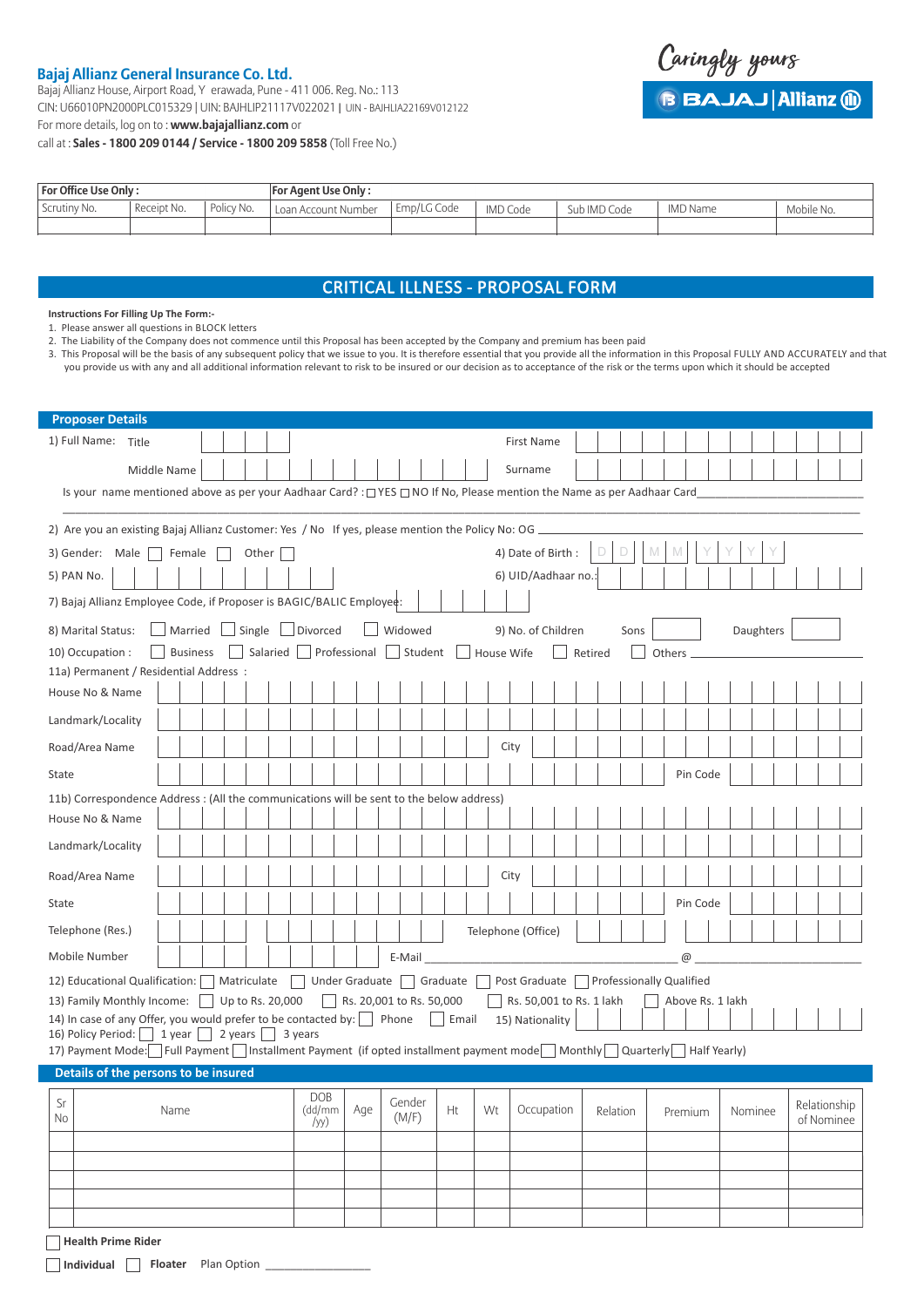| <b>Section-II Insurance Information</b>                                                             |                                      |      |           |
|-----------------------------------------------------------------------------------------------------|--------------------------------------|------|-----------|
| Critical Illness benefit applied for Rs.                                                            |                                      |      |           |
| Do you have other current or pending critical illness Insurance with BAGICL?                        |                                      |      | No<br>Yes |
| If yes Policy No. $\overline{\phantom{a} \phantom{a}}$                                              |                                      |      |           |
| Do you have other current or pending critical illness Insurance with another Company?               |                                      |      | Yes       |
| If yes: $\overline{\phantom{a}}$                                                                    |                                      |      |           |
|                                                                                                     | Sum Insured: The Common Sum Insured: | Year | $M$ $M$   |
| Has any proposal for Life, Accident, Disability cover, Critical Illness or any other Health-Related |                                      |      |           |
| Insurance on your life ever been postponed, declined or accepted on special terms?                  |                                      |      | No<br>Yes |
| If yes, give details including amount applied for :                                                 |                                      |      |           |

ı

|    | <b>Section-III Health Status</b>                                                                                                                   |                            |
|----|----------------------------------------------------------------------------------------------------------------------------------------------------|----------------------------|
|    | PLEASE ANSWER ALL QUESTIONS BY CHECKING EITHER THE YES OR NO BOX                                                                                   |                            |
| 1. | Are you now in good health and entirely free from any mental or physical impairments or deformities?                                               | $\Box$ Yes $\Box$ No       |
| 2. | How much weight have you lost or gained over the last 12 months? _____________(Kg.)                                                                |                            |
|    | Reason for weight change:                                                                                                                          |                            |
| 3. | Have you ever suffered or do you now suffer from:                                                                                                  |                            |
|    | a) Diseases of the circulatory system                                                                                                              |                            |
|    | (e.g. heart trouble, chest pain, rheumatic fever, high blood pressure, diseases of the arteries and veins)?                                        | $\Box$ Yes $\Box$ No       |
|    | Diseases of the respiratory system (e.g. tuberculosis, asthma, persistent cough, pneumonia or emphysema)?<br>b)                                    | $\square$ Yes $\square$ No |
|    | Diseases of the genito-urinary system (e.g. infections of the kidneys, urinary or genital organs, renal stones, venereal disease)?<br>$\mathsf{C}$ | $\square$ Yes $\square$ No |
|    | Diseases of the gastrointestinal system (e.g. digestive disorders, gastric or duodenal ulcer, hepatitis B, hepatitis C or<br>d)                    |                            |
|    | other disorders of the liver, disorders of the gall bladder)?                                                                                      | $\Box$ Yes $\Box$ No       |
|    | Diseases of the nervous system or mental disorders (e.g. stroke, epilepsy, fits or fainting attacks, frequent headaches,<br>$\epsilon$             |                            |
|    | nervous breakdown, depression or other mental or psychiatric disorder)?                                                                            | $\square$ Yes<br>$\Box$ No |
|    | Diabetes mellitus, cancer or tumour of any kind, or any diseases of the blood, glands, spleen, ears, eyes or skin?<br>f)                           | $\Box$ Yes $\Box$ No       |
|    | Unexplained night-sweats and/or loss of weight, persistent fever, chronic or recurrent diarrhea, unexplained infections<br>q)                      |                            |
|    | or swollen glands?                                                                                                                                 | $\Box$ Yes $\Box$ No       |
|    | Any other diseases or ailments not mentioned above?<br>h)                                                                                          |                            |
| 4. | Have you or any of your immediate family members (father, mother, brother, or sister) have/had cancer, heart attack, or                            |                            |
|    | stroke and at what age? Prior to age 60?                                                                                                           | $\Box$ Yes $\Box$ No       |
| 5. | Have you ever had or been advised to have hospital treatment or surgery?                                                                           | $\Box$ Yes $\Box$ No       |
| 6. | Have you ever had or been advised to have a blood test for AIDS or an AIDS-related condition or have you ever been refused                         |                            |
|    | as a blood donor?                                                                                                                                  | $\Box$ Yes $\Box$ No       |
| 7. | In the past 5 years, have you consulted a physician for any reason or have you had any investigation such as blood or urine tests,                 |                            |
|    | X-rays, electrocardiograms, ultra sonograms, CT scans or biopsy, other than for routine employment or immigration purposes?                        | $\Box$ Yes $\Box$ No       |
| 8. | Have you ever received or do you now receive any personal accident, disability benefit, or disability-related payments?                            | $\Box$ Yes $\Box$ No       |
| 9. | Are you at present or any time in past were on any medication, special diet, or treatment?                                                         | $\Box$ Yes $\Box$ No       |
|    | 10. Have you ever taken narcotics or other habit forming drugs or been treated or advised in connection with your alcohol consumption              |                            |
|    | or the taking of drugs?                                                                                                                            | $\Box$ Yes $\Box$ No       |
|    | 11. Do you participate or do you intend to participate in any hazardous sports or activities such as motor sports, climbing, parachuting,          |                            |
|    | hang-gliding, or aviation except as a fare-paying passenger?                                                                                       | $\Box$ Yes $\Box$ No       |
|    | 12. Are you pregnant (for female only)? If yes, please state how many months. Please state if you had any pregnancy related                        |                            |
|    | complication during your previous pregnancy/delivery?                                                                                              | $\Box$ Yes $\Box$ No       |
|    | 13. Have you smoked or used any substance or product containing tobacco, nicotine or marijuana?                                                    | $\Box$ Yes $\Box$ No       |
|    | If yes, please state duration and average daily consumption and type:                                                                              |                            |
|    | 14. Have you or any of the persons proposed to be insured were/are detected as Covid positive?                                                     | $\Box$ Yes $\Box$ No       |
|    | 15. Name and address of your regular medical consultant:                                                                                           |                            |

If you answered "yes" to any of the questions numbered 1 to 15 (in Section 3 Health Status), please share details in below table

| Name of the person | Name of the Illness /injury<br>suffered / suffering in the past | Treatment<br>details | Date first<br>treated | Current Status of the<br>Illness/Diseases/Injury | Vaccinated against<br>COVID-19? (Yes/No) |
|--------------------|-----------------------------------------------------------------|----------------------|-----------------------|--------------------------------------------------|------------------------------------------|
|                    |                                                                 |                      |                       |                                                  |                                          |
|                    |                                                                 |                      |                       |                                                  |                                          |
|                    |                                                                 |                      |                       |                                                  |                                          |
|                    |                                                                 |                      |                       |                                                  |                                          |
|                    |                                                                 |                      |                       |                                                  |                                          |
|                    |                                                                 |                      |                       |                                                  |                                          |

 $\_$  , and the state of the state of the state of the state of the state of the state of the state of the state of the state of the state of the state of the state of the state of the state of the state of the state of the

| <b>Payment Details</b>                                                              |                 |                         |           |        |  |  |
|-------------------------------------------------------------------------------------|-----------------|-------------------------|-----------|--------|--|--|
| $\bigcap$ Cheque $\bigcap$ Cash $\bigcap$ DD<br>  Credit Card<br>Debit Card<br>Cash |                 |                         |           |        |  |  |
| Amount                                                                              | Transaction No. | <b>Transaction Date</b> | Bank Name | Branch |  |  |
|                                                                                     |                 |                         |           |        |  |  |